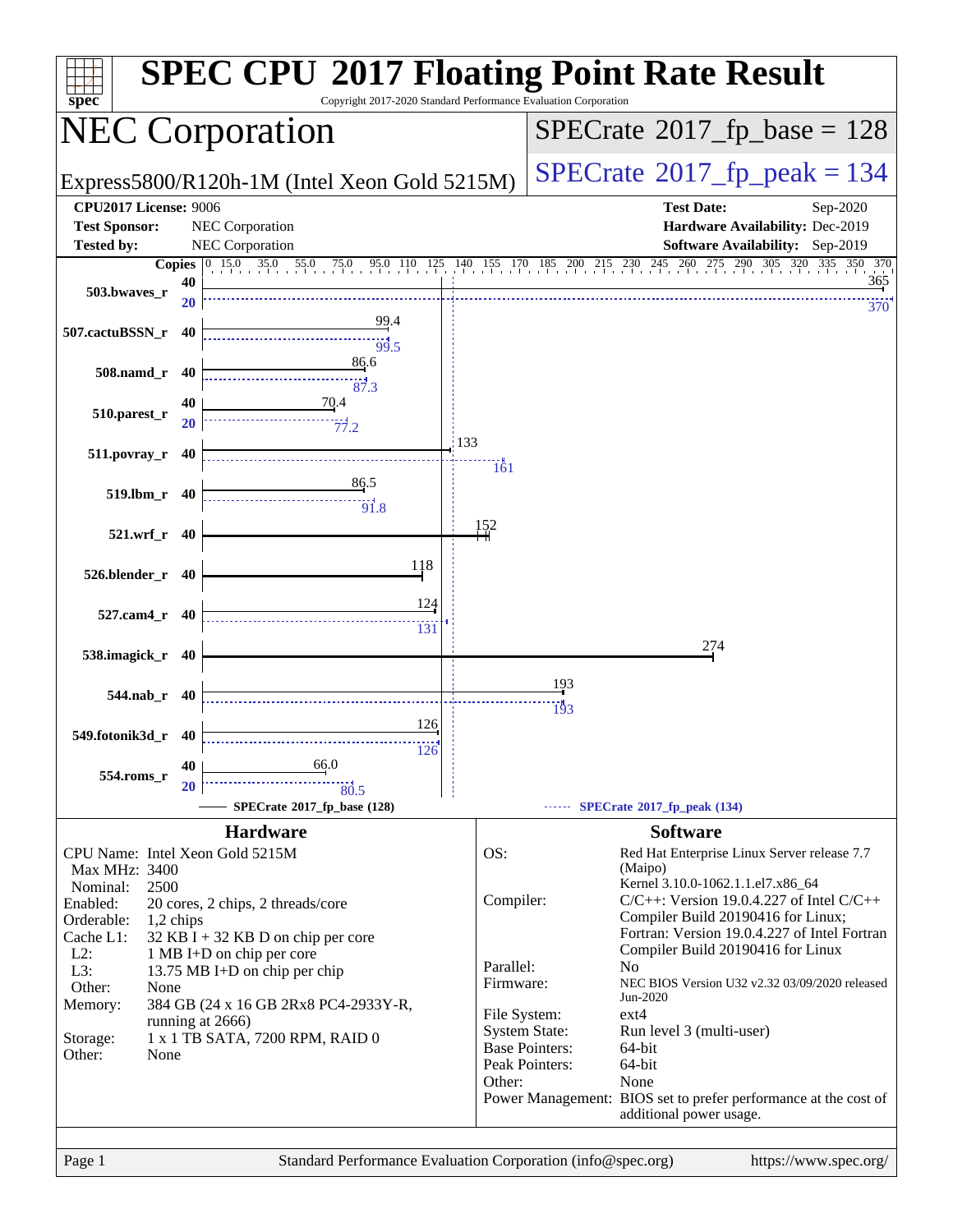

Copyright 2017-2020 Standard Performance Evaluation Corporation

# NEC Corporation

Express5800/R120h-1M (Intel Xeon Gold 5215M)  $\left|$  [SPECrate](http://www.spec.org/auto/cpu2017/Docs/result-fields.html#SPECrate2017fppeak)®[2017\\_fp\\_peak = 1](http://www.spec.org/auto/cpu2017/Docs/result-fields.html#SPECrate2017fppeak)34

 $SPECTate$ <sup>®</sup>[2017\\_fp\\_base =](http://www.spec.org/auto/cpu2017/Docs/result-fields.html#SPECrate2017fpbase) 128

**[Tested by:](http://www.spec.org/auto/cpu2017/Docs/result-fields.html#Testedby)** NEC Corporation **[Software Availability:](http://www.spec.org/auto/cpu2017/Docs/result-fields.html#SoftwareAvailability)** Sep-2019

**[CPU2017 License:](http://www.spec.org/auto/cpu2017/Docs/result-fields.html#CPU2017License)** 9006 **[Test Date:](http://www.spec.org/auto/cpu2017/Docs/result-fields.html#TestDate)** Sep-2020 **[Test Sponsor:](http://www.spec.org/auto/cpu2017/Docs/result-fields.html#TestSponsor)** NEC Corporation **[Hardware Availability:](http://www.spec.org/auto/cpu2017/Docs/result-fields.html#HardwareAvailability)** Dec-2019

#### **[Results Table](http://www.spec.org/auto/cpu2017/Docs/result-fields.html#ResultsTable)**

|                                  | <b>Base</b>   |                |            |                |       | <b>Peak</b>    |            |               |                |              |                |              |                |              |
|----------------------------------|---------------|----------------|------------|----------------|-------|----------------|------------|---------------|----------------|--------------|----------------|--------------|----------------|--------------|
| <b>Benchmark</b>                 | <b>Copies</b> | <b>Seconds</b> | Ratio      | <b>Seconds</b> | Ratio | <b>Seconds</b> | Ratio      | <b>Copies</b> | <b>Seconds</b> | <b>Ratio</b> | <b>Seconds</b> | <b>Ratio</b> | <b>Seconds</b> | <b>Ratio</b> |
| 503.bwayes_r                     | 40            | 1101           | 364        | <b>1100</b>    | 365   | 1099           | 365        | 20            | 543            | 370          | 542            | 370          | 542            | 370          |
| 507.cactuBSSN r                  | 40            | 509            | 99.4       | 510            | 99.4  | 509            | 99.5       | 40            | 509            | 99.5         | 509            | 99.5         | 509            | 99.6         |
| $508$ .namd $r$                  | 40            | 437            | 87.0       | 439            | 86.6  | 439            | 86.6       | 40            | 433            | 87.7         | 436            | 87.3         | 435            | 87.3         |
| 510.parest_r                     | 40            | 1481           | 70.7       | 1487           | 70.4  | 1486           | 70.4       | 20            | 678            | 77.2         | 678            | 77.2         | 675            | 77.5         |
| 511.povray_r                     | 40            | 703            | 133        | 706            | 132   | 704            | <u>133</u> | 40            | 579            | <u>161</u>   | 578            | 162          | 582            | 160          |
| 519.1bm r                        | 40            | 487            | 86.6       | 487            | 86.5  | 488            | 86.3       | 40            | 460            | 91.7         | 459            | 91.8         | 458            | 92.0         |
| $521$ .wrf r                     | 40            | 583            | 154        | 609            | 147   | 590            | 152        | 40            | 583            | 154          | 609            | 147          | 590            | <b>152</b>   |
| 526.blender r                    | 40            | 518            | 118        | 519            | 117   | 518            | 118        | 40            | 518            | 118          | 519            | 117          | 518            | <b>118</b>   |
| 527.cam4 r                       | 40            | 563            | 124        | 564            | 124   | 561            | 125        | 40            | 536            | 130          | 533            | 131          | 533            | <u>131</u>   |
| 538.imagick_r                    | 40            | 364            | 273        | 363            | 274   | 363            | 274        | 40            | 364            | 273          | 363            | 274          | 363            | 274          |
| 544.nab r                        | 40            | 348            | 194        | 348            | 193   | 349            | 193        | 40            | 348            | 194          | 350            | 192          | 348            | 193          |
| 549.fotonik3d r                  | 40            | 1240           | <u>126</u> | 1237           | 126   | 1240           | 126        | 40            | 1237           | 126          | 1232           | 126          | 1235           | <b>126</b>   |
| $554$ .roms r                    | 40            | 963            | 66.0       | 962            | 66.0  | 966            | 65.8       | 20            | 395            | 80.5         | 395            | 80.5         | 394            | 80.6         |
| $SPECrate^{\circ}2017$ fp base = |               |                | 128        |                |       |                |            |               |                |              |                |              |                |              |

**[SPECrate](http://www.spec.org/auto/cpu2017/Docs/result-fields.html#SPECrate2017fppeak)[2017\\_fp\\_peak =](http://www.spec.org/auto/cpu2017/Docs/result-fields.html#SPECrate2017fppeak) 134**

Results appear in the [order in which they were run.](http://www.spec.org/auto/cpu2017/Docs/result-fields.html#RunOrder) Bold underlined text [indicates a median measurement.](http://www.spec.org/auto/cpu2017/Docs/result-fields.html#Median)

#### **[Submit Notes](http://www.spec.org/auto/cpu2017/Docs/result-fields.html#SubmitNotes)**

 The numactl mechanism was used to bind copies to processors. The config file option 'submit' was used to generate numactl commands to bind each copy to a specific processor. For details, please see the config file.

### **[Operating System Notes](http://www.spec.org/auto/cpu2017/Docs/result-fields.html#OperatingSystemNotes)**

Stack size set to unlimited using "ulimit -s unlimited"

### **[Environment Variables Notes](http://www.spec.org/auto/cpu2017/Docs/result-fields.html#EnvironmentVariablesNotes)**

Environment variables set by runcpu before the start of the run: LD\_LIBRARY\_PATH = "/home/cpu2017/lib/intel64"

### **[General Notes](http://www.spec.org/auto/cpu2017/Docs/result-fields.html#GeneralNotes)**

 Binaries compiled on a system with 1x Intel Core i9-7900X CPU + 32GB RAM memory using Redhat Enterprise Linux 7.5 Transparent Huge Pages enabled by default Prior to runcpu invocation Filesystem page cache synced and cleared with: sync; echo 3 > /proc/sys/vm/drop\_caches runcpu command invoked through numactl i.e.:

**(Continued on next page)**

| Page 2<br>Standard Performance Evaluation Corporation (info@spec.org) | https://www.spec.org/ |
|-----------------------------------------------------------------------|-----------------------|
|-----------------------------------------------------------------------|-----------------------|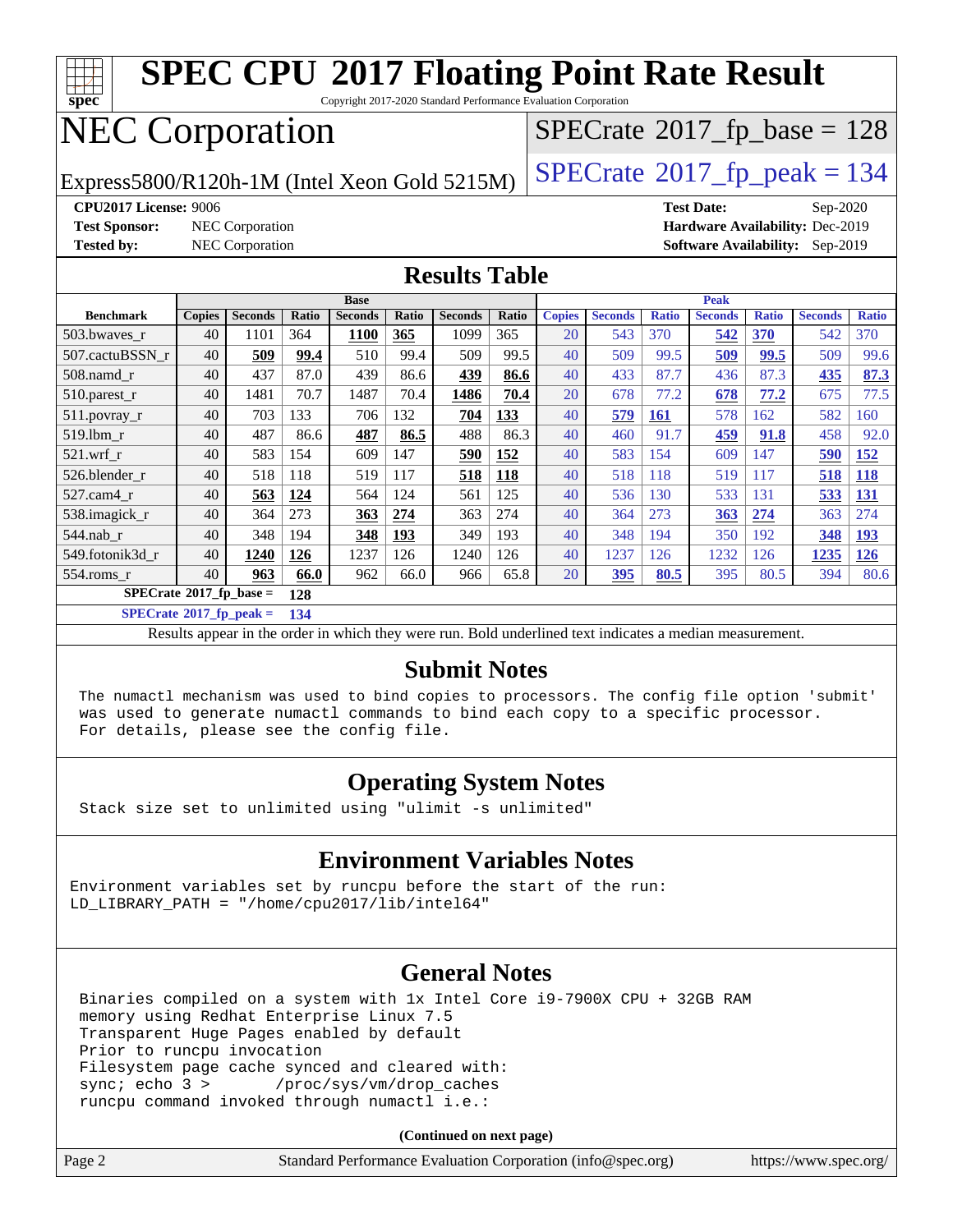

Copyright 2017-2020 Standard Performance Evaluation Corporation

# NEC Corporation

 $SPECTate$ <sup>®</sup>[2017\\_fp\\_base =](http://www.spec.org/auto/cpu2017/Docs/result-fields.html#SPECrate2017fpbase) 128

Express5800/R120h-1M (Intel Xeon Gold 5215M)  $\vert$  [SPECrate](http://www.spec.org/auto/cpu2017/Docs/result-fields.html#SPECrate2017fppeak)®[2017\\_fp\\_peak = 1](http://www.spec.org/auto/cpu2017/Docs/result-fields.html#SPECrate2017fppeak)34

**[Test Sponsor:](http://www.spec.org/auto/cpu2017/Docs/result-fields.html#TestSponsor)** NEC Corporation **[Hardware Availability:](http://www.spec.org/auto/cpu2017/Docs/result-fields.html#HardwareAvailability)** Dec-2019 **[Tested by:](http://www.spec.org/auto/cpu2017/Docs/result-fields.html#Testedby)** NEC Corporation **[Software Availability:](http://www.spec.org/auto/cpu2017/Docs/result-fields.html#SoftwareAvailability)** Sep-2019

**[CPU2017 License:](http://www.spec.org/auto/cpu2017/Docs/result-fields.html#CPU2017License)** 9006 **[Test Date:](http://www.spec.org/auto/cpu2017/Docs/result-fields.html#TestDate)** Sep-2020

#### **[General Notes \(Continued\)](http://www.spec.org/auto/cpu2017/Docs/result-fields.html#GeneralNotes)**

numactl --interleave=all runcpu <etc>

 NA: The test sponsor attests, as of date of publication, that CVE-2017-5754 (Meltdown) is mitigated in the system as tested and documented. Yes: The test sponsor attests, as of date of publication, that CVE-2017-5753 (Spectre variant 1) is mitigated in the system as tested and documented. Yes: The test sponsor attests, as of date of publication, that CVE-2017-5715 (Spectre variant 2) is mitigated in the system as tested and documented.

This benchmark result is intended to provide perspective on past performance using the historical hardware and/or software described on this result page.

The system as described on this result page was formerly generally available. At the time of this publication, it may not be shipping, and/or may not be supported, and/or may fail to meet other tests of General Availability described in the SPEC OSG Policy document, <http://www.spec.org/osg/policy.html>

This measured result may not be representative of the result that would be measured were this benchmark run with hardware and software available as of the publication date.

### **[Platform Notes](http://www.spec.org/auto/cpu2017/Docs/result-fields.html#PlatformNotes)**

 BIOS Settings: Thermal Configuration: Maximum Cooling Workload Profile: General Throughput Compute Memory Patrol Scrubbing: Disabled LLC Dead Line Allocation: Disabled LLC Prefetch: Enabled Enhanced Processor Performance: Enabled Workload Profile: Custom Advanced Memory Protection: Advanced ECC Support Sub-NUMA Clustering: Disabled

 Sysinfo program /home/cpu2017/bin/sysinfo Rev: r6365 of 2019-08-21 295195f888a3d7edb1e6e46a485a0011 running on r120h1m Sat Sep 19 03:10:32 2020

 SUT (System Under Test) info as seen by some common utilities. For more information on this section, see <https://www.spec.org/cpu2017/Docs/config.html#sysinfo>

From /proc/cpuinfo

**(Continued on next page)**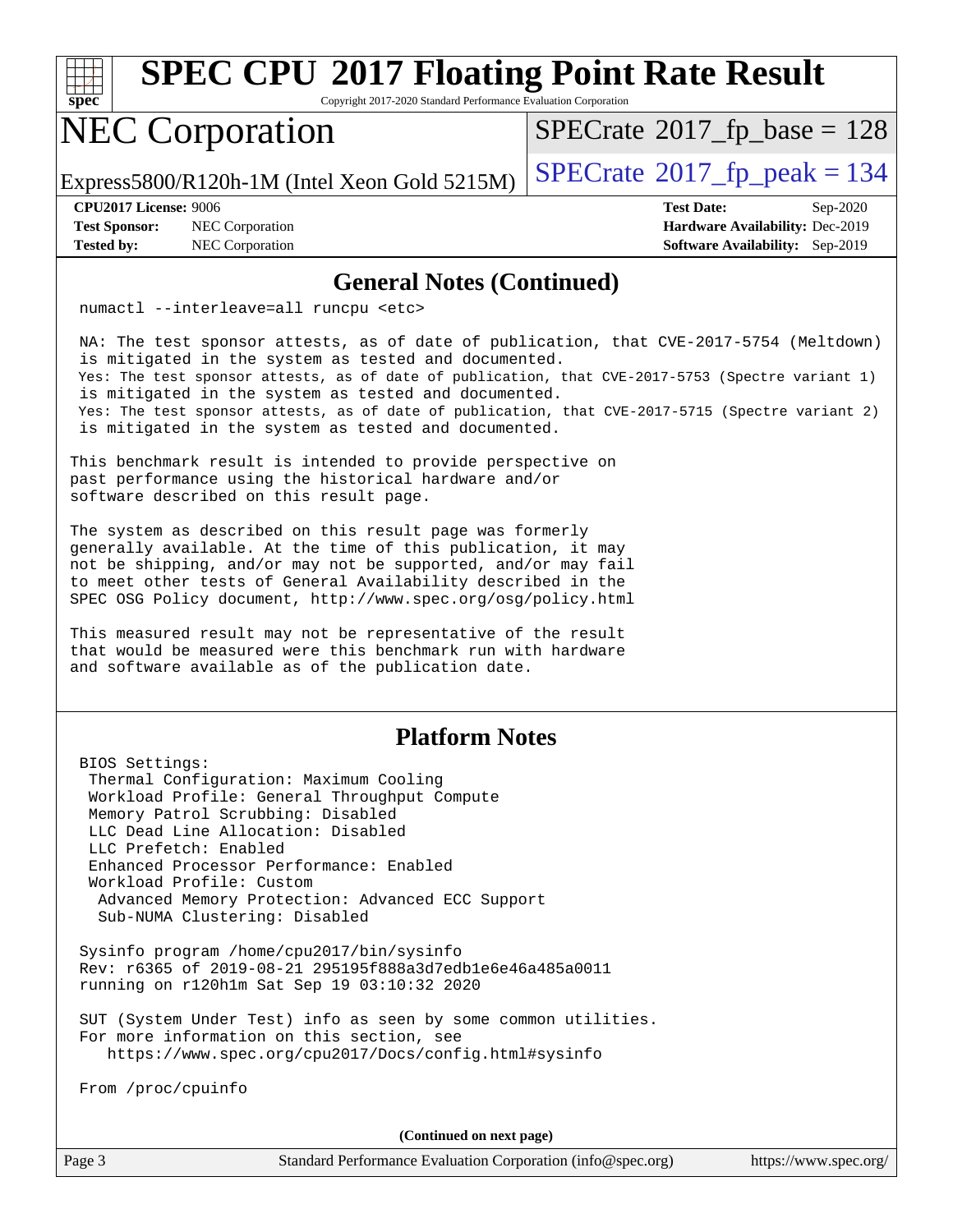

Copyright 2017-2020 Standard Performance Evaluation Corporation

## NEC Corporation

 $SPECrate$ <sup>®</sup>[2017\\_fp\\_base =](http://www.spec.org/auto/cpu2017/Docs/result-fields.html#SPECrate2017fpbase) 128

Express5800/R120h-1M (Intel Xeon Gold 5215M)  $\big|$  [SPECrate](http://www.spec.org/auto/cpu2017/Docs/result-fields.html#SPECrate2017fppeak)®[2017\\_fp\\_peak = 1](http://www.spec.org/auto/cpu2017/Docs/result-fields.html#SPECrate2017fppeak)34

**[Test Sponsor:](http://www.spec.org/auto/cpu2017/Docs/result-fields.html#TestSponsor)** NEC Corporation **[Hardware Availability:](http://www.spec.org/auto/cpu2017/Docs/result-fields.html#HardwareAvailability)** Dec-2019 **[Tested by:](http://www.spec.org/auto/cpu2017/Docs/result-fields.html#Testedby)** NEC Corporation **[Software Availability:](http://www.spec.org/auto/cpu2017/Docs/result-fields.html#SoftwareAvailability)** Sep-2019

**[CPU2017 License:](http://www.spec.org/auto/cpu2017/Docs/result-fields.html#CPU2017License)** 9006 **[Test Date:](http://www.spec.org/auto/cpu2017/Docs/result-fields.html#TestDate)** Sep-2020

#### **[Platform Notes \(Continued\)](http://www.spec.org/auto/cpu2017/Docs/result-fields.html#PlatformNotes)**

 model name : Intel(R) Xeon(R) Gold 5215M CPU @ 2.50GHz 2 "physical id"s (chips) 40 "processors" cores, siblings (Caution: counting these is hw and system dependent. The following excerpts from /proc/cpuinfo might not be reliable. Use with caution.) cpu cores : 10 siblings : 20 physical 0: cores 0 1 2 3 4 8 9 10 11 12 physical 1: cores 0 1 2 3 4 8 9 10 11 12 From lscpu: Architecture: x86\_64 CPU op-mode(s): 32-bit, 64-bit Byte Order: Little Endian  $CPU(s):$  40 On-line CPU(s) list: 0-39 Thread(s) per core: 2 Core(s) per socket: 10 Socket(s): 2 NUMA node(s): 2 Vendor ID: GenuineIntel CPU family: 6 Model: 85 Model name: Intel(R) Xeon(R) Gold 5215M CPU @ 2.50GHz Stepping: 6 CPU MHz: 2500.000 BogoMIPS: 5000.00 Virtualization: VT-x L1d cache: 32K L1i cache: 32K L2 cache: 1024K L3 cache: 14080K NUMA node0 CPU(s): 0-9,20-29 NUMA node1 CPU(s): 10-19,30-39 Flags: fpu vme de pse tsc msr pae mce cx8 apic sep mtrr pge mca cmov pat pse36 clflush dts acpi mmx fxsr sse sse2 ss ht tm pbe syscall nx pdpe1gb rdtscp lm constant\_tsc art arch\_perfmon pebs bts rep\_good nopl xtopology nonstop\_tsc aperfmperf eagerfpu pni pclmulqdq dtes64 monitor ds\_cpl vmx smx est tm2 ssse3 sdbg fma cx16 xtpr pdcm pcid dca sse4\_1 sse4\_2 x2apic movbe popcnt tsc\_deadline\_timer aes xsave avx f16c rdrand lahf\_lm abm 3dnowprefetch epb cat\_l3 cdp\_l3 invpcid\_single intel\_ppin intel\_pt ssbd mba ibrs ibpb stibp ibrs\_enhanced tpr\_shadow vnmi flexpriority ept vpid fsgsbase tsc\_adjust bmi1 hle avx2 smep bmi2 erms invpcid rtm cqm mpx rdt\_a avx512f avx512dq rdseed adx smap clflushopt clwb avx512cd avx512bw avx512vl xsaveopt xsavec xgetbv1 cqm\_llc cqm\_occup\_llc cqm\_mbm\_total cqm\_mbm\_local dtherm ida arat pln pts pku ospke avx512\_vnni md\_clear spec\_ctrl intel\_stibp flush\_l1d arch\_capabilities **(Continued on next page)**

Page 4 Standard Performance Evaluation Corporation [\(info@spec.org\)](mailto:info@spec.org) <https://www.spec.org/>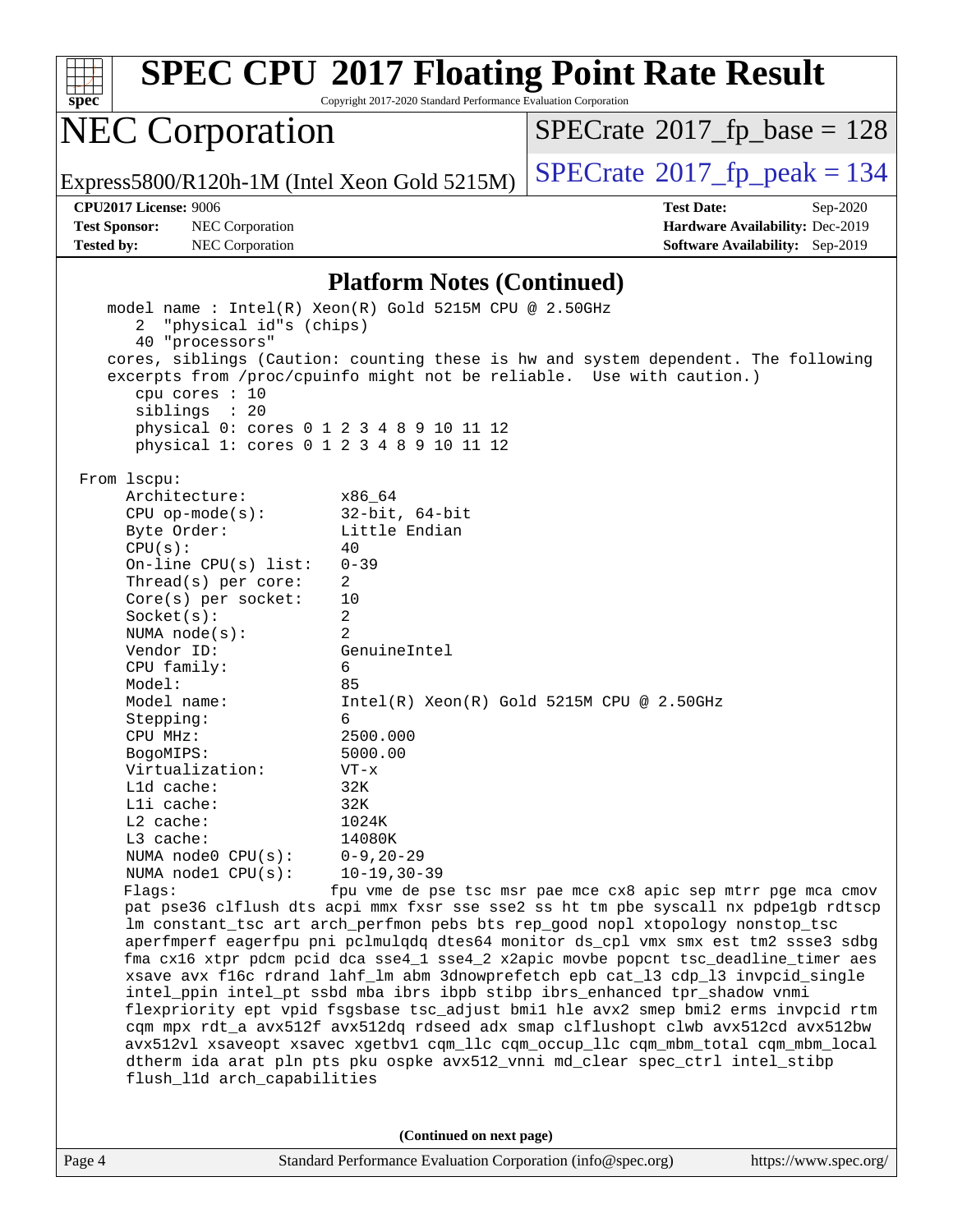| <b>SPEC CPU®2017 Floating Point Rate Result</b><br>Copyright 2017-2020 Standard Performance Evaluation Corporation<br>spec                                                                                                  |                                                                  |  |  |  |  |  |
|-----------------------------------------------------------------------------------------------------------------------------------------------------------------------------------------------------------------------------|------------------------------------------------------------------|--|--|--|--|--|
| <b>NEC Corporation</b>                                                                                                                                                                                                      | $SPECrate^{\circ}2017$ fp base = 128                             |  |  |  |  |  |
| Express5800/R120h-1M (Intel Xeon Gold 5215M)                                                                                                                                                                                | $SPECrate@2017_fp\_peak = 134$                                   |  |  |  |  |  |
| <b>CPU2017 License: 9006</b><br><b>Test Sponsor:</b><br>NEC Corporation                                                                                                                                                     | <b>Test Date:</b><br>Sep-2020<br>Hardware Availability: Dec-2019 |  |  |  |  |  |
| <b>Tested by:</b><br>NEC Corporation                                                                                                                                                                                        | Software Availability: Sep-2019                                  |  |  |  |  |  |
| <b>Platform Notes (Continued)</b>                                                                                                                                                                                           |                                                                  |  |  |  |  |  |
| /proc/cpuinfo cache data<br>cache size $: 14080$ KB                                                                                                                                                                         |                                                                  |  |  |  |  |  |
| From numactl --hardware WARNING: a numactl 'node' might or might not correspond to a<br>physical chip.<br>available: $2$ nodes $(0-1)$                                                                                      |                                                                  |  |  |  |  |  |
| node 0 cpus: 0 1 2 3 4 5 6 7 8 9 20 21 22 23 24 25 26 27 28 29<br>node 0 size: 196265 MB                                                                                                                                    |                                                                  |  |  |  |  |  |
| node 0 free: 191571 MB<br>node 1 cpus: 10 11 12 13 14 15 16 17 18 19 30 31 32 33 34 35 36 37 38 39<br>node 1 size: 196607 MB<br>node 1 free: 192133 MB                                                                      |                                                                  |  |  |  |  |  |
| node distances:<br>node<br>$\overline{0}$<br>$\overline{1}$                                                                                                                                                                 |                                                                  |  |  |  |  |  |
| 0:<br>10<br>21<br>1:<br>21<br>10                                                                                                                                                                                            |                                                                  |  |  |  |  |  |
| From /proc/meminfo<br>MemTotal:<br>395923400 kB<br>HugePages_Total:<br>0                                                                                                                                                    |                                                                  |  |  |  |  |  |
| Hugepagesize:<br>2048 kB                                                                                                                                                                                                    |                                                                  |  |  |  |  |  |
| From /etc/*release* /etc/*version*<br>os-release:<br>NAME="Red Hat Enterprise Linux Server"<br>VERSION="7.7 (Maipo)"                                                                                                        |                                                                  |  |  |  |  |  |
| ID="rhel"<br>ID LIKE="fedora"                                                                                                                                                                                               |                                                                  |  |  |  |  |  |
| VARIANT="Server"<br>VARIANT_ID="server"                                                                                                                                                                                     |                                                                  |  |  |  |  |  |
| VERSION_ID="7.7"<br>PRETTY_NAME="Red Hat Enterprise Linux Server 7.7 (Maipo)"<br>redhat-release: Red Hat Enterprise Linux Server release 7.7 (Maipo)<br>system-release: Red Hat Enterprise Linux Server release 7.7 (Maipo) |                                                                  |  |  |  |  |  |
| system-release-cpe: cpe:/o:redhat:enterprise_linux:7.7:ga:server                                                                                                                                                            |                                                                  |  |  |  |  |  |
| uname $-a$ :<br>Linux r120hlm 3.10.0-1062.1.1.el7.x86_64 #1 SMP Tue Aug 13 18:39:59 UTC 2019 x86_64<br>x86_64 x86_64 GNU/Linux                                                                                              |                                                                  |  |  |  |  |  |
| Kernel self-reported vulnerability status:                                                                                                                                                                                  |                                                                  |  |  |  |  |  |
| $CVE-2018-3620$ (L1 Terminal Fault):<br>Microarchitectural Data Sampling:                                                                                                                                                   | Not affected<br>Not affected                                     |  |  |  |  |  |
| CVE-2017-5754 (Meltdown):<br>CVE-2018-3639 (Speculative Store Bypass): Mitigation: Speculative Store Bypass disabled                                                                                                        | Not affected<br>via prctl and seccomp                            |  |  |  |  |  |
| (Continued on next page)                                                                                                                                                                                                    |                                                                  |  |  |  |  |  |
| Page 5<br>Standard Performance Evaluation Corporation (info@spec.org)                                                                                                                                                       | https://www.spec.org/                                            |  |  |  |  |  |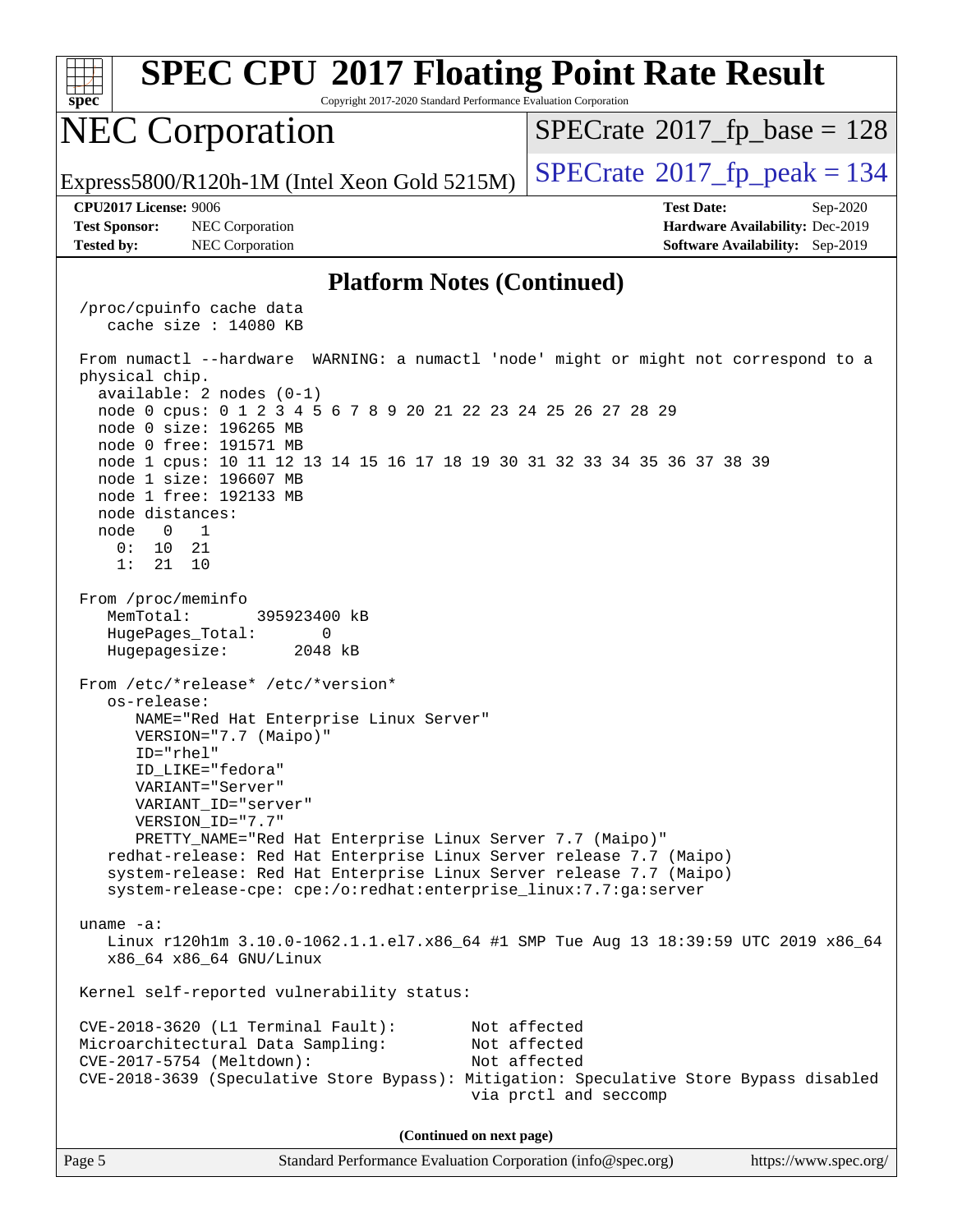

Copyright 2017-2020 Standard Performance Evaluation Corporation

## NEC Corporation

 $SPECTate$ <sup>®</sup>[2017\\_fp\\_base =](http://www.spec.org/auto/cpu2017/Docs/result-fields.html#SPECrate2017fpbase) 128

Express5800/R120h-1M (Intel Xeon Gold 5215M)  $\vert$  [SPECrate](http://www.spec.org/auto/cpu2017/Docs/result-fields.html#SPECrate2017fppeak)®[2017\\_fp\\_peak = 1](http://www.spec.org/auto/cpu2017/Docs/result-fields.html#SPECrate2017fppeak)34

**[Test Sponsor:](http://www.spec.org/auto/cpu2017/Docs/result-fields.html#TestSponsor)** NEC Corporation **[Hardware Availability:](http://www.spec.org/auto/cpu2017/Docs/result-fields.html#HardwareAvailability)** Dec-2019 **[Tested by:](http://www.spec.org/auto/cpu2017/Docs/result-fields.html#Testedby)** NEC Corporation **[Software Availability:](http://www.spec.org/auto/cpu2017/Docs/result-fields.html#SoftwareAvailability)** Sep-2019

**[CPU2017 License:](http://www.spec.org/auto/cpu2017/Docs/result-fields.html#CPU2017License)** 9006 **[Test Date:](http://www.spec.org/auto/cpu2017/Docs/result-fields.html#TestDate)** Sep-2020

#### **[Platform Notes \(Continued\)](http://www.spec.org/auto/cpu2017/Docs/result-fields.html#PlatformNotes)**

Page 6 Standard Performance Evaluation Corporation [\(info@spec.org\)](mailto:info@spec.org) <https://www.spec.org/> CVE-2017-5753 (Spectre variant 1): Mitigation: Load fences, usercopy/swapgs barriers and \_\_user pointer sanitization CVE-2017-5715 (Spectre variant 2): Mitigation: Full retpoline, IBPB run-level 3 Sep 19 03:04 SPEC is set to: /home/cpu2017 Filesystem Type Size Used Avail Use% Mounted on /dev/sda3 ext4 908G 184G 678G 22% / From /sys/devices/virtual/dmi/id BIOS: NEC U32 03/09/2020 Vendor: NEC Product: Express5800/R120h-1M Serial: JPN0084094 Additional information from dmidecode follows. WARNING: Use caution when you interpret this section. The 'dmidecode' program reads system data which is "intended to allow hardware to be accurately determined", but the intent may not be met, as there are frequent changes to hardware, firmware, and the "DMTF SMBIOS" standard. Memory: 24x HPE P03050-091 16 GB 2 rank 2933 (End of data from sysinfo program) Regarding the sysinfo display about the memory speed, the correct configured memory speed is 2666 MT/s. The dmidecode description should be as follows: 24x HPE P03050-091 16 GB 2 rank 2933, configured at 2666 **[Compiler Version Notes](http://www.spec.org/auto/cpu2017/Docs/result-fields.html#CompilerVersionNotes)** ============================================================================== C | 519.lbm\_r(base, peak) 538.imagick\_r(base, peak) | 544.nab\_r(base, peak) ------------------------------------------------------------------------------ Intel(R) C Intel(R) 64 Compiler for applications running on Intel(R)  $64$ , Version 19.0.4.227 Build 20190416 Copyright (C) 1985-2019 Intel Corporation. All rights reserved. ------------------------------------------------------------------------------ ============================================================================== C++ | 508.namd\_r(base, peak) 510.parest\_r(base, peak) ------------------------------------------------------------------------------ Intel(R)  $C++$  Intel(R) 64 Compiler for applications running on Intel(R) 64, Version 19.0.4.227 Build 20190416 Copyright (C) 1985-2019 Intel Corporation. All rights reserved. ------------------------------------------------------------------------------ **(Continued on next page)**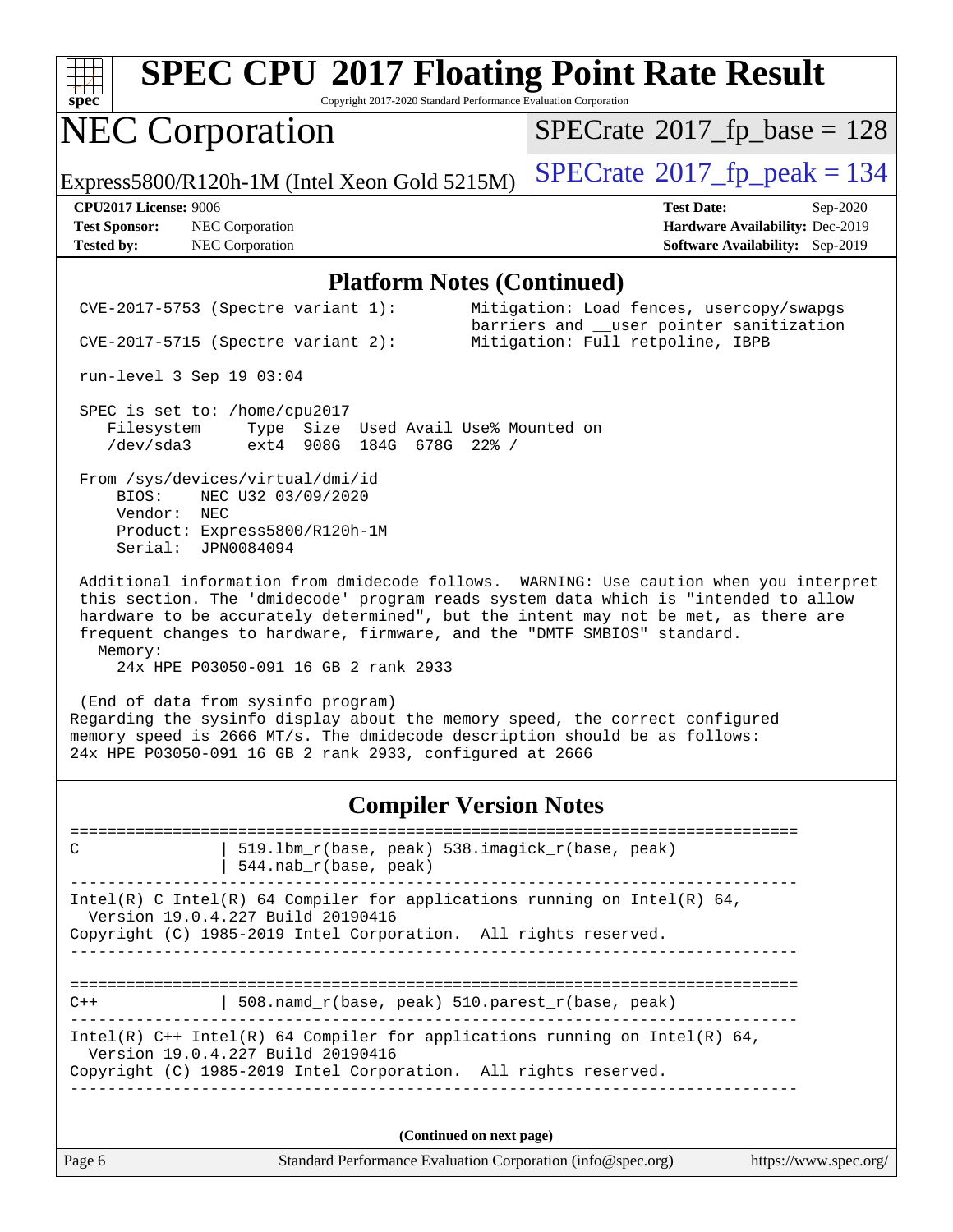

Copyright 2017-2020 Standard Performance Evaluation Corporation

# NEC Corporation

 $SPECrate$ <sup>®</sup>[2017\\_fp\\_base =](http://www.spec.org/auto/cpu2017/Docs/result-fields.html#SPECrate2017fpbase) 128

Express5800/R120h-1M (Intel Xeon Gold 5215M)  $\left|$  [SPECrate](http://www.spec.org/auto/cpu2017/Docs/result-fields.html#SPECrate2017fppeak)<sup>®</sup>[2017\\_fp\\_peak = 1](http://www.spec.org/auto/cpu2017/Docs/result-fields.html#SPECrate2017fppeak)34

**[Tested by:](http://www.spec.org/auto/cpu2017/Docs/result-fields.html#Testedby)** NEC Corporation **[Software Availability:](http://www.spec.org/auto/cpu2017/Docs/result-fields.html#SoftwareAvailability)** Sep-2019

**[CPU2017 License:](http://www.spec.org/auto/cpu2017/Docs/result-fields.html#CPU2017License)** 9006 **[Test Date:](http://www.spec.org/auto/cpu2017/Docs/result-fields.html#TestDate)** Sep-2020 **[Test Sponsor:](http://www.spec.org/auto/cpu2017/Docs/result-fields.html#TestSponsor)** NEC Corporation **[Hardware Availability:](http://www.spec.org/auto/cpu2017/Docs/result-fields.html#HardwareAvailability)** Dec-2019

#### **[Compiler Version Notes \(Continued\)](http://www.spec.org/auto/cpu2017/Docs/result-fields.html#CompilerVersionNotes)**

| $C++$ , $C$                                                                                                                                                                                                                                                                                                                                                              | $511.povray_r(base, peak) 526.blender_r(base, peak)$                                                                  |  |  |  |  |  |
|--------------------------------------------------------------------------------------------------------------------------------------------------------------------------------------------------------------------------------------------------------------------------------------------------------------------------------------------------------------------------|-----------------------------------------------------------------------------------------------------------------------|--|--|--|--|--|
| Intel(R) $C++$ Intel(R) 64 Compiler for applications running on Intel(R) 64,<br>Version 19.0.4.227 Build 20190416<br>Copyright (C) 1985-2019 Intel Corporation. All rights reserved.<br>Intel(R) C Intel(R) 64 Compiler for applications running on Intel(R) 64,<br>Version 19.0.4.227 Build 20190416<br>Copyright (C) 1985-2019 Intel Corporation. All rights reserved. |                                                                                                                       |  |  |  |  |  |
|                                                                                                                                                                                                                                                                                                                                                                          | C++, C, Fortran   507.cactuBSSN_r(base, peak)                                                                         |  |  |  |  |  |
|                                                                                                                                                                                                                                                                                                                                                                          |                                                                                                                       |  |  |  |  |  |
| Intel(R) $C++$ Intel(R) 64 Compiler for applications running on Intel(R) 64,<br>Version 19.0.4.227 Build 20190416                                                                                                                                                                                                                                                        |                                                                                                                       |  |  |  |  |  |
|                                                                                                                                                                                                                                                                                                                                                                          | Copyright (C) 1985-2019 Intel Corporation. All rights reserved.                                                       |  |  |  |  |  |
| Intel(R) C Intel(R) 64 Compiler for applications running on Intel(R) 64,                                                                                                                                                                                                                                                                                                 |                                                                                                                       |  |  |  |  |  |
| Version 19.0.4.227 Build 20190416<br>Copyright (C) 1985-2019 Intel Corporation. All rights reserved.                                                                                                                                                                                                                                                                     |                                                                                                                       |  |  |  |  |  |
|                                                                                                                                                                                                                                                                                                                                                                          | $Intel(R)$ Fortran Intel(R) 64 Compiler for applications running on Intel(R)                                          |  |  |  |  |  |
|                                                                                                                                                                                                                                                                                                                                                                          | 64, Version 19.0.4.227 Build 20190416<br>Copyright (C) 1985-2019 Intel Corporation. All rights reserved.              |  |  |  |  |  |
|                                                                                                                                                                                                                                                                                                                                                                          |                                                                                                                       |  |  |  |  |  |
|                                                                                                                                                                                                                                                                                                                                                                          |                                                                                                                       |  |  |  |  |  |
| Fortran                                                                                                                                                                                                                                                                                                                                                                  | 503.bwaves_r(base, peak) 549.fotonik3d_r(base, peak)<br>554.roms r(base, peak)                                        |  |  |  |  |  |
|                                                                                                                                                                                                                                                                                                                                                                          | $Intel(R)$ Fortran Intel(R) 64 Compiler for applications running on Intel(R)                                          |  |  |  |  |  |
| 64, Version 19.0.4.227 Build 20190416                                                                                                                                                                                                                                                                                                                                    |                                                                                                                       |  |  |  |  |  |
| Copyright (C) 1985-2019 Intel Corporation. All rights reserved.                                                                                                                                                                                                                                                                                                          |                                                                                                                       |  |  |  |  |  |
|                                                                                                                                                                                                                                                                                                                                                                          |                                                                                                                       |  |  |  |  |  |
| Fortran, C                                                                                                                                                                                                                                                                                                                                                               | 521.wrf_r(base, peak) 527.cam4_r(base, peak)                                                                          |  |  |  |  |  |
|                                                                                                                                                                                                                                                                                                                                                                          | $Intel(R)$ Fortran Intel(R) 64 Compiler for applications running on Intel(R)<br>64, Version 19.0.4.227 Build 20190416 |  |  |  |  |  |
| Copyright (C) 1985-2019 Intel Corporation. All rights reserved.                                                                                                                                                                                                                                                                                                          |                                                                                                                       |  |  |  |  |  |
| Intel(R) C Intel(R) 64 Compiler for applications running on Intel(R) 64,<br>Version 19.0.4.227 Build 20190416                                                                                                                                                                                                                                                            |                                                                                                                       |  |  |  |  |  |
| Copyright (C) 1985-2019 Intel Corporation. All rights reserved.                                                                                                                                                                                                                                                                                                          |                                                                                                                       |  |  |  |  |  |
|                                                                                                                                                                                                                                                                                                                                                                          |                                                                                                                       |  |  |  |  |  |
|                                                                                                                                                                                                                                                                                                                                                                          |                                                                                                                       |  |  |  |  |  |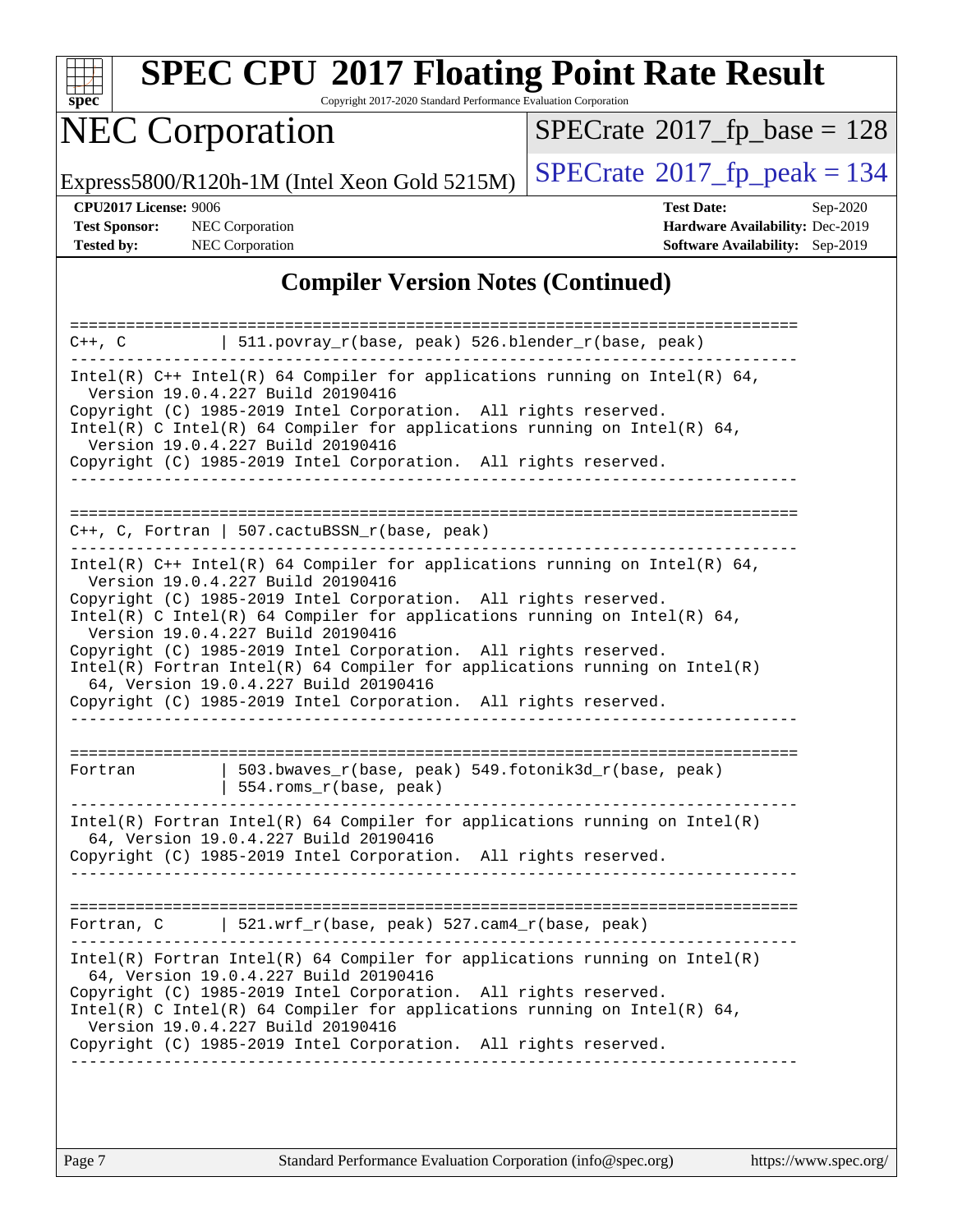

Copyright 2017-2020 Standard Performance Evaluation Corporation

# NEC Corporation

 $SPECrate$ <sup>®</sup>[2017\\_fp\\_base =](http://www.spec.org/auto/cpu2017/Docs/result-fields.html#SPECrate2017fpbase) 128

Express5800/R120h-1M (Intel Xeon Gold 5215M)  $\vert$  [SPECrate](http://www.spec.org/auto/cpu2017/Docs/result-fields.html#SPECrate2017fppeak)®[2017\\_fp\\_peak = 1](http://www.spec.org/auto/cpu2017/Docs/result-fields.html#SPECrate2017fppeak)34

**[Test Sponsor:](http://www.spec.org/auto/cpu2017/Docs/result-fields.html#TestSponsor)** NEC Corporation **[Hardware Availability:](http://www.spec.org/auto/cpu2017/Docs/result-fields.html#HardwareAvailability)** Dec-2019 **[Tested by:](http://www.spec.org/auto/cpu2017/Docs/result-fields.html#Testedby)** NEC Corporation **[Software Availability:](http://www.spec.org/auto/cpu2017/Docs/result-fields.html#SoftwareAvailability)** Sep-2019

**[CPU2017 License:](http://www.spec.org/auto/cpu2017/Docs/result-fields.html#CPU2017License)** 9006 **[Test Date:](http://www.spec.org/auto/cpu2017/Docs/result-fields.html#TestDate)** Sep-2020

### **[Base Compiler Invocation](http://www.spec.org/auto/cpu2017/Docs/result-fields.html#BaseCompilerInvocation)**

[C benchmarks](http://www.spec.org/auto/cpu2017/Docs/result-fields.html#Cbenchmarks): [icc -m64 -std=c11](http://www.spec.org/cpu2017/results/res2020q4/cpu2017-20200928-24112.flags.html#user_CCbase_intel_icc_64bit_c11_33ee0cdaae7deeeab2a9725423ba97205ce30f63b9926c2519791662299b76a0318f32ddfffdc46587804de3178b4f9328c46fa7c2b0cd779d7a61945c91cd35)

[C++ benchmarks:](http://www.spec.org/auto/cpu2017/Docs/result-fields.html#CXXbenchmarks) [icpc -m64](http://www.spec.org/cpu2017/results/res2020q4/cpu2017-20200928-24112.flags.html#user_CXXbase_intel_icpc_64bit_4ecb2543ae3f1412ef961e0650ca070fec7b7afdcd6ed48761b84423119d1bf6bdf5cad15b44d48e7256388bc77273b966e5eb805aefd121eb22e9299b2ec9d9)

[Fortran benchmarks](http://www.spec.org/auto/cpu2017/Docs/result-fields.html#Fortranbenchmarks): [ifort -m64](http://www.spec.org/cpu2017/results/res2020q4/cpu2017-20200928-24112.flags.html#user_FCbase_intel_ifort_64bit_24f2bb282fbaeffd6157abe4f878425411749daecae9a33200eee2bee2fe76f3b89351d69a8130dd5949958ce389cf37ff59a95e7a40d588e8d3a57e0c3fd751)

[Benchmarks using both Fortran and C](http://www.spec.org/auto/cpu2017/Docs/result-fields.html#BenchmarksusingbothFortranandC): [ifort -m64](http://www.spec.org/cpu2017/results/res2020q4/cpu2017-20200928-24112.flags.html#user_CC_FCbase_intel_ifort_64bit_24f2bb282fbaeffd6157abe4f878425411749daecae9a33200eee2bee2fe76f3b89351d69a8130dd5949958ce389cf37ff59a95e7a40d588e8d3a57e0c3fd751) [icc -m64 -std=c11](http://www.spec.org/cpu2017/results/res2020q4/cpu2017-20200928-24112.flags.html#user_CC_FCbase_intel_icc_64bit_c11_33ee0cdaae7deeeab2a9725423ba97205ce30f63b9926c2519791662299b76a0318f32ddfffdc46587804de3178b4f9328c46fa7c2b0cd779d7a61945c91cd35)

[Benchmarks using both C and C++:](http://www.spec.org/auto/cpu2017/Docs/result-fields.html#BenchmarksusingbothCandCXX) [icpc -m64](http://www.spec.org/cpu2017/results/res2020q4/cpu2017-20200928-24112.flags.html#user_CC_CXXbase_intel_icpc_64bit_4ecb2543ae3f1412ef961e0650ca070fec7b7afdcd6ed48761b84423119d1bf6bdf5cad15b44d48e7256388bc77273b966e5eb805aefd121eb22e9299b2ec9d9) [icc -m64 -std=c11](http://www.spec.org/cpu2017/results/res2020q4/cpu2017-20200928-24112.flags.html#user_CC_CXXbase_intel_icc_64bit_c11_33ee0cdaae7deeeab2a9725423ba97205ce30f63b9926c2519791662299b76a0318f32ddfffdc46587804de3178b4f9328c46fa7c2b0cd779d7a61945c91cd35)

[Benchmarks using Fortran, C, and C++](http://www.spec.org/auto/cpu2017/Docs/result-fields.html#BenchmarksusingFortranCandCXX): [icpc -m64](http://www.spec.org/cpu2017/results/res2020q4/cpu2017-20200928-24112.flags.html#user_CC_CXX_FCbase_intel_icpc_64bit_4ecb2543ae3f1412ef961e0650ca070fec7b7afdcd6ed48761b84423119d1bf6bdf5cad15b44d48e7256388bc77273b966e5eb805aefd121eb22e9299b2ec9d9) [icc -m64 -std=c11](http://www.spec.org/cpu2017/results/res2020q4/cpu2017-20200928-24112.flags.html#user_CC_CXX_FCbase_intel_icc_64bit_c11_33ee0cdaae7deeeab2a9725423ba97205ce30f63b9926c2519791662299b76a0318f32ddfffdc46587804de3178b4f9328c46fa7c2b0cd779d7a61945c91cd35) [ifort -m64](http://www.spec.org/cpu2017/results/res2020q4/cpu2017-20200928-24112.flags.html#user_CC_CXX_FCbase_intel_ifort_64bit_24f2bb282fbaeffd6157abe4f878425411749daecae9a33200eee2bee2fe76f3b89351d69a8130dd5949958ce389cf37ff59a95e7a40d588e8d3a57e0c3fd751)

### **[Base Portability Flags](http://www.spec.org/auto/cpu2017/Docs/result-fields.html#BasePortabilityFlags)**

 503.bwaves\_r: [-DSPEC\\_LP64](http://www.spec.org/cpu2017/results/res2020q4/cpu2017-20200928-24112.flags.html#suite_basePORTABILITY503_bwaves_r_DSPEC_LP64) 507.cactuBSSN\_r: [-DSPEC\\_LP64](http://www.spec.org/cpu2017/results/res2020q4/cpu2017-20200928-24112.flags.html#suite_basePORTABILITY507_cactuBSSN_r_DSPEC_LP64) 508.namd\_r: [-DSPEC\\_LP64](http://www.spec.org/cpu2017/results/res2020q4/cpu2017-20200928-24112.flags.html#suite_basePORTABILITY508_namd_r_DSPEC_LP64) 510.parest\_r: [-DSPEC\\_LP64](http://www.spec.org/cpu2017/results/res2020q4/cpu2017-20200928-24112.flags.html#suite_basePORTABILITY510_parest_r_DSPEC_LP64) 511.povray\_r: [-DSPEC\\_LP64](http://www.spec.org/cpu2017/results/res2020q4/cpu2017-20200928-24112.flags.html#suite_basePORTABILITY511_povray_r_DSPEC_LP64) 519.lbm\_r: [-DSPEC\\_LP64](http://www.spec.org/cpu2017/results/res2020q4/cpu2017-20200928-24112.flags.html#suite_basePORTABILITY519_lbm_r_DSPEC_LP64) 521.wrf\_r: [-DSPEC\\_LP64](http://www.spec.org/cpu2017/results/res2020q4/cpu2017-20200928-24112.flags.html#suite_basePORTABILITY521_wrf_r_DSPEC_LP64) [-DSPEC\\_CASE\\_FLAG](http://www.spec.org/cpu2017/results/res2020q4/cpu2017-20200928-24112.flags.html#b521.wrf_r_baseCPORTABILITY_DSPEC_CASE_FLAG) [-convert big\\_endian](http://www.spec.org/cpu2017/results/res2020q4/cpu2017-20200928-24112.flags.html#user_baseFPORTABILITY521_wrf_r_convert_big_endian_c3194028bc08c63ac5d04de18c48ce6d347e4e562e8892b8bdbdc0214820426deb8554edfa529a3fb25a586e65a3d812c835984020483e7e73212c4d31a38223) 526.blender\_r: [-DSPEC\\_LP64](http://www.spec.org/cpu2017/results/res2020q4/cpu2017-20200928-24112.flags.html#suite_basePORTABILITY526_blender_r_DSPEC_LP64) [-DSPEC\\_LINUX](http://www.spec.org/cpu2017/results/res2020q4/cpu2017-20200928-24112.flags.html#b526.blender_r_baseCPORTABILITY_DSPEC_LINUX) [-funsigned-char](http://www.spec.org/cpu2017/results/res2020q4/cpu2017-20200928-24112.flags.html#user_baseCPORTABILITY526_blender_r_force_uchar_40c60f00ab013830e2dd6774aeded3ff59883ba5a1fc5fc14077f794d777847726e2a5858cbc7672e36e1b067e7e5c1d9a74f7176df07886a243d7cc18edfe67) 527.cam4\_r: [-DSPEC\\_LP64](http://www.spec.org/cpu2017/results/res2020q4/cpu2017-20200928-24112.flags.html#suite_basePORTABILITY527_cam4_r_DSPEC_LP64) [-DSPEC\\_CASE\\_FLAG](http://www.spec.org/cpu2017/results/res2020q4/cpu2017-20200928-24112.flags.html#b527.cam4_r_baseCPORTABILITY_DSPEC_CASE_FLAG) 538.imagick\_r: [-DSPEC\\_LP64](http://www.spec.org/cpu2017/results/res2020q4/cpu2017-20200928-24112.flags.html#suite_basePORTABILITY538_imagick_r_DSPEC_LP64) 544.nab\_r: [-DSPEC\\_LP64](http://www.spec.org/cpu2017/results/res2020q4/cpu2017-20200928-24112.flags.html#suite_basePORTABILITY544_nab_r_DSPEC_LP64) 549.fotonik3d\_r: [-DSPEC\\_LP64](http://www.spec.org/cpu2017/results/res2020q4/cpu2017-20200928-24112.flags.html#suite_basePORTABILITY549_fotonik3d_r_DSPEC_LP64) 554.roms\_r: [-DSPEC\\_LP64](http://www.spec.org/cpu2017/results/res2020q4/cpu2017-20200928-24112.flags.html#suite_basePORTABILITY554_roms_r_DSPEC_LP64)

### **[Base Optimization Flags](http://www.spec.org/auto/cpu2017/Docs/result-fields.html#BaseOptimizationFlags)**

[C benchmarks](http://www.spec.org/auto/cpu2017/Docs/result-fields.html#Cbenchmarks):

[-xCORE-AVX2](http://www.spec.org/cpu2017/results/res2020q4/cpu2017-20200928-24112.flags.html#user_CCbase_f-xCORE-AVX2) [-ipo](http://www.spec.org/cpu2017/results/res2020q4/cpu2017-20200928-24112.flags.html#user_CCbase_f-ipo) [-O3](http://www.spec.org/cpu2017/results/res2020q4/cpu2017-20200928-24112.flags.html#user_CCbase_f-O3) [-no-prec-div](http://www.spec.org/cpu2017/results/res2020q4/cpu2017-20200928-24112.flags.html#user_CCbase_f-no-prec-div) [-qopt-prefetch](http://www.spec.org/cpu2017/results/res2020q4/cpu2017-20200928-24112.flags.html#user_CCbase_f-qopt-prefetch) [-ffinite-math-only](http://www.spec.org/cpu2017/results/res2020q4/cpu2017-20200928-24112.flags.html#user_CCbase_f_finite_math_only_cb91587bd2077682c4b38af759c288ed7c732db004271a9512da14a4f8007909a5f1427ecbf1a0fb78ff2a814402c6114ac565ca162485bbcae155b5e4258871) [-qopt-mem-layout-trans=4](http://www.spec.org/cpu2017/results/res2020q4/cpu2017-20200928-24112.flags.html#user_CCbase_f-qopt-mem-layout-trans_fa39e755916c150a61361b7846f310bcdf6f04e385ef281cadf3647acec3f0ae266d1a1d22d972a7087a248fd4e6ca390a3634700869573d231a252c784941a8)

[C++ benchmarks:](http://www.spec.org/auto/cpu2017/Docs/result-fields.html#CXXbenchmarks) [-xCORE-AVX2](http://www.spec.org/cpu2017/results/res2020q4/cpu2017-20200928-24112.flags.html#user_CXXbase_f-xCORE-AVX2) [-ipo](http://www.spec.org/cpu2017/results/res2020q4/cpu2017-20200928-24112.flags.html#user_CXXbase_f-ipo) [-O3](http://www.spec.org/cpu2017/results/res2020q4/cpu2017-20200928-24112.flags.html#user_CXXbase_f-O3) [-no-prec-div](http://www.spec.org/cpu2017/results/res2020q4/cpu2017-20200928-24112.flags.html#user_CXXbase_f-no-prec-div) [-qopt-prefetch](http://www.spec.org/cpu2017/results/res2020q4/cpu2017-20200928-24112.flags.html#user_CXXbase_f-qopt-prefetch) [-ffinite-math-only](http://www.spec.org/cpu2017/results/res2020q4/cpu2017-20200928-24112.flags.html#user_CXXbase_f_finite_math_only_cb91587bd2077682c4b38af759c288ed7c732db004271a9512da14a4f8007909a5f1427ecbf1a0fb78ff2a814402c6114ac565ca162485bbcae155b5e4258871)

**(Continued on next page)**

| Page 8 |  |
|--------|--|
|--------|--|

Page 8 Standard Performance Evaluation Corporation [\(info@spec.org\)](mailto:info@spec.org) <https://www.spec.org/>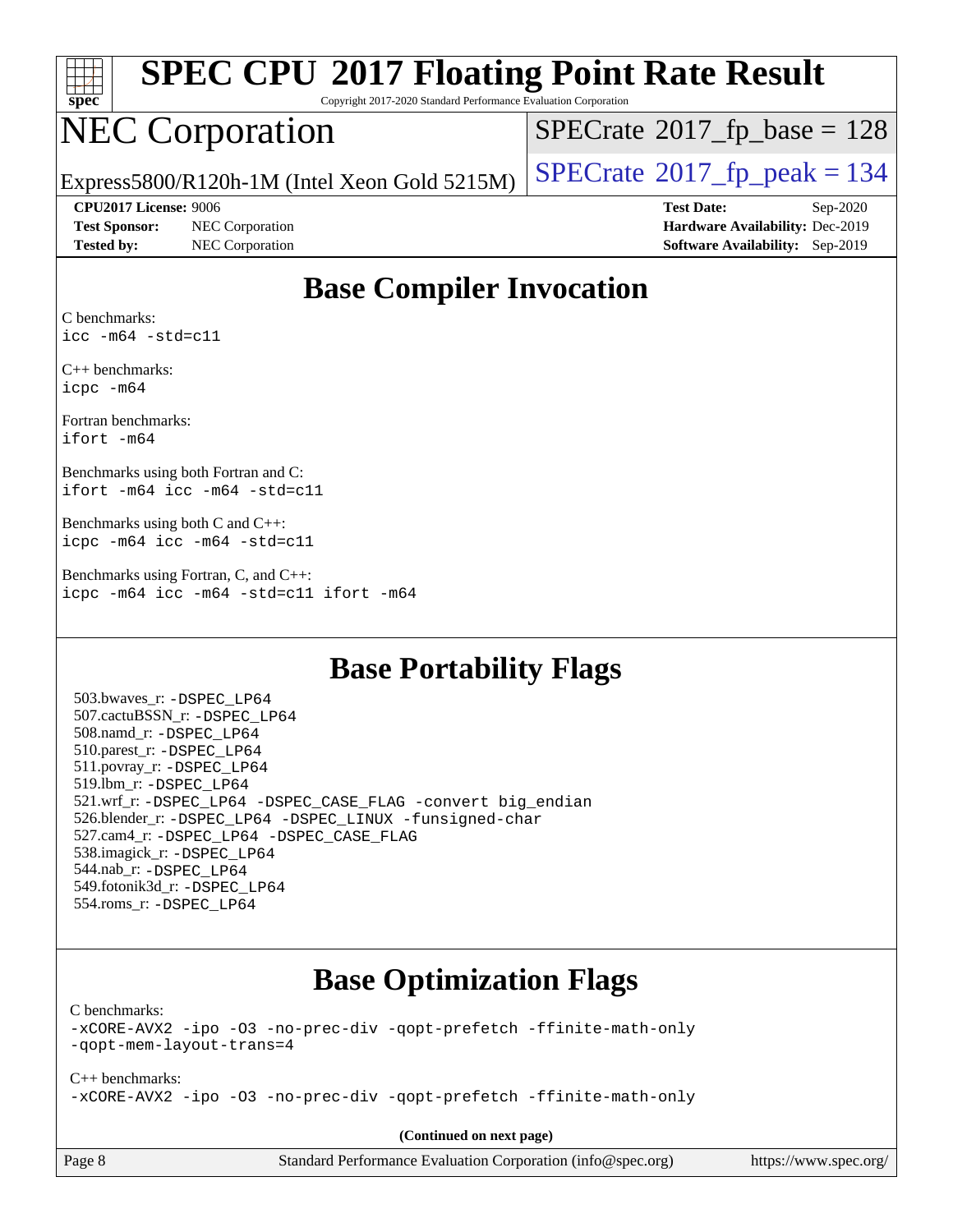

Copyright 2017-2020 Standard Performance Evaluation Corporation

# NEC Corporation

 $SPECrate$ <sup>®</sup>[2017\\_fp\\_base =](http://www.spec.org/auto/cpu2017/Docs/result-fields.html#SPECrate2017fpbase) 128

Express5800/R120h-1M (Intel Xeon Gold 5215M)  $\left|$  [SPECrate](http://www.spec.org/auto/cpu2017/Docs/result-fields.html#SPECrate2017fppeak)®[2017\\_fp\\_peak = 1](http://www.spec.org/auto/cpu2017/Docs/result-fields.html#SPECrate2017fppeak)34

**[Test Sponsor:](http://www.spec.org/auto/cpu2017/Docs/result-fields.html#TestSponsor)** NEC Corporation **[Hardware Availability:](http://www.spec.org/auto/cpu2017/Docs/result-fields.html#HardwareAvailability)** Dec-2019 **[Tested by:](http://www.spec.org/auto/cpu2017/Docs/result-fields.html#Testedby)** NEC Corporation **[Software Availability:](http://www.spec.org/auto/cpu2017/Docs/result-fields.html#SoftwareAvailability)** Sep-2019

**[CPU2017 License:](http://www.spec.org/auto/cpu2017/Docs/result-fields.html#CPU2017License)** 9006 **[Test Date:](http://www.spec.org/auto/cpu2017/Docs/result-fields.html#TestDate)** Sep-2020

### **[Base Optimization Flags \(Continued\)](http://www.spec.org/auto/cpu2017/Docs/result-fields.html#BaseOptimizationFlags)**

[C++ benchmarks](http://www.spec.org/auto/cpu2017/Docs/result-fields.html#CXXbenchmarks) (continued): [-qopt-mem-layout-trans=4](http://www.spec.org/cpu2017/results/res2020q4/cpu2017-20200928-24112.flags.html#user_CXXbase_f-qopt-mem-layout-trans_fa39e755916c150a61361b7846f310bcdf6f04e385ef281cadf3647acec3f0ae266d1a1d22d972a7087a248fd4e6ca390a3634700869573d231a252c784941a8)

[Fortran benchmarks](http://www.spec.org/auto/cpu2017/Docs/result-fields.html#Fortranbenchmarks):

[-xCORE-AVX2](http://www.spec.org/cpu2017/results/res2020q4/cpu2017-20200928-24112.flags.html#user_FCbase_f-xCORE-AVX2) [-ipo](http://www.spec.org/cpu2017/results/res2020q4/cpu2017-20200928-24112.flags.html#user_FCbase_f-ipo) [-O3](http://www.spec.org/cpu2017/results/res2020q4/cpu2017-20200928-24112.flags.html#user_FCbase_f-O3) [-no-prec-div](http://www.spec.org/cpu2017/results/res2020q4/cpu2017-20200928-24112.flags.html#user_FCbase_f-no-prec-div) [-qopt-prefetch](http://www.spec.org/cpu2017/results/res2020q4/cpu2017-20200928-24112.flags.html#user_FCbase_f-qopt-prefetch) [-ffinite-math-only](http://www.spec.org/cpu2017/results/res2020q4/cpu2017-20200928-24112.flags.html#user_FCbase_f_finite_math_only_cb91587bd2077682c4b38af759c288ed7c732db004271a9512da14a4f8007909a5f1427ecbf1a0fb78ff2a814402c6114ac565ca162485bbcae155b5e4258871) [-qopt-mem-layout-trans=4](http://www.spec.org/cpu2017/results/res2020q4/cpu2017-20200928-24112.flags.html#user_FCbase_f-qopt-mem-layout-trans_fa39e755916c150a61361b7846f310bcdf6f04e385ef281cadf3647acec3f0ae266d1a1d22d972a7087a248fd4e6ca390a3634700869573d231a252c784941a8) [-auto](http://www.spec.org/cpu2017/results/res2020q4/cpu2017-20200928-24112.flags.html#user_FCbase_f-auto) [-nostandard-realloc-lhs](http://www.spec.org/cpu2017/results/res2020q4/cpu2017-20200928-24112.flags.html#user_FCbase_f_2003_std_realloc_82b4557e90729c0f113870c07e44d33d6f5a304b4f63d4c15d2d0f1fab99f5daaed73bdb9275d9ae411527f28b936061aa8b9c8f2d63842963b95c9dd6426b8a) [-align array32byte](http://www.spec.org/cpu2017/results/res2020q4/cpu2017-20200928-24112.flags.html#user_FCbase_align_array32byte_b982fe038af199962ba9a80c053b8342c548c85b40b8e86eb3cc33dee0d7986a4af373ac2d51c3f7cf710a18d62fdce2948f201cd044323541f22fc0fffc51b6)

[Benchmarks using both Fortran and C](http://www.spec.org/auto/cpu2017/Docs/result-fields.html#BenchmarksusingbothFortranandC):

[-xCORE-AVX2](http://www.spec.org/cpu2017/results/res2020q4/cpu2017-20200928-24112.flags.html#user_CC_FCbase_f-xCORE-AVX2) [-ipo](http://www.spec.org/cpu2017/results/res2020q4/cpu2017-20200928-24112.flags.html#user_CC_FCbase_f-ipo) [-O3](http://www.spec.org/cpu2017/results/res2020q4/cpu2017-20200928-24112.flags.html#user_CC_FCbase_f-O3) [-no-prec-div](http://www.spec.org/cpu2017/results/res2020q4/cpu2017-20200928-24112.flags.html#user_CC_FCbase_f-no-prec-div) [-qopt-prefetch](http://www.spec.org/cpu2017/results/res2020q4/cpu2017-20200928-24112.flags.html#user_CC_FCbase_f-qopt-prefetch) [-ffinite-math-only](http://www.spec.org/cpu2017/results/res2020q4/cpu2017-20200928-24112.flags.html#user_CC_FCbase_f_finite_math_only_cb91587bd2077682c4b38af759c288ed7c732db004271a9512da14a4f8007909a5f1427ecbf1a0fb78ff2a814402c6114ac565ca162485bbcae155b5e4258871) [-qopt-mem-layout-trans=4](http://www.spec.org/cpu2017/results/res2020q4/cpu2017-20200928-24112.flags.html#user_CC_FCbase_f-qopt-mem-layout-trans_fa39e755916c150a61361b7846f310bcdf6f04e385ef281cadf3647acec3f0ae266d1a1d22d972a7087a248fd4e6ca390a3634700869573d231a252c784941a8) [-auto](http://www.spec.org/cpu2017/results/res2020q4/cpu2017-20200928-24112.flags.html#user_CC_FCbase_f-auto) [-nostandard-realloc-lhs](http://www.spec.org/cpu2017/results/res2020q4/cpu2017-20200928-24112.flags.html#user_CC_FCbase_f_2003_std_realloc_82b4557e90729c0f113870c07e44d33d6f5a304b4f63d4c15d2d0f1fab99f5daaed73bdb9275d9ae411527f28b936061aa8b9c8f2d63842963b95c9dd6426b8a) [-align array32byte](http://www.spec.org/cpu2017/results/res2020q4/cpu2017-20200928-24112.flags.html#user_CC_FCbase_align_array32byte_b982fe038af199962ba9a80c053b8342c548c85b40b8e86eb3cc33dee0d7986a4af373ac2d51c3f7cf710a18d62fdce2948f201cd044323541f22fc0fffc51b6)

[Benchmarks using both C and C++](http://www.spec.org/auto/cpu2017/Docs/result-fields.html#BenchmarksusingbothCandCXX): [-xCORE-AVX2](http://www.spec.org/cpu2017/results/res2020q4/cpu2017-20200928-24112.flags.html#user_CC_CXXbase_f-xCORE-AVX2) [-ipo](http://www.spec.org/cpu2017/results/res2020q4/cpu2017-20200928-24112.flags.html#user_CC_CXXbase_f-ipo) [-O3](http://www.spec.org/cpu2017/results/res2020q4/cpu2017-20200928-24112.flags.html#user_CC_CXXbase_f-O3) [-no-prec-div](http://www.spec.org/cpu2017/results/res2020q4/cpu2017-20200928-24112.flags.html#user_CC_CXXbase_f-no-prec-div) [-qopt-prefetch](http://www.spec.org/cpu2017/results/res2020q4/cpu2017-20200928-24112.flags.html#user_CC_CXXbase_f-qopt-prefetch) [-ffinite-math-only](http://www.spec.org/cpu2017/results/res2020q4/cpu2017-20200928-24112.flags.html#user_CC_CXXbase_f_finite_math_only_cb91587bd2077682c4b38af759c288ed7c732db004271a9512da14a4f8007909a5f1427ecbf1a0fb78ff2a814402c6114ac565ca162485bbcae155b5e4258871) [-qopt-mem-layout-trans=4](http://www.spec.org/cpu2017/results/res2020q4/cpu2017-20200928-24112.flags.html#user_CC_CXXbase_f-qopt-mem-layout-trans_fa39e755916c150a61361b7846f310bcdf6f04e385ef281cadf3647acec3f0ae266d1a1d22d972a7087a248fd4e6ca390a3634700869573d231a252c784941a8)

[Benchmarks using Fortran, C, and C++:](http://www.spec.org/auto/cpu2017/Docs/result-fields.html#BenchmarksusingFortranCandCXX) [-xCORE-AVX2](http://www.spec.org/cpu2017/results/res2020q4/cpu2017-20200928-24112.flags.html#user_CC_CXX_FCbase_f-xCORE-AVX2) [-ipo](http://www.spec.org/cpu2017/results/res2020q4/cpu2017-20200928-24112.flags.html#user_CC_CXX_FCbase_f-ipo) [-O3](http://www.spec.org/cpu2017/results/res2020q4/cpu2017-20200928-24112.flags.html#user_CC_CXX_FCbase_f-O3) [-no-prec-div](http://www.spec.org/cpu2017/results/res2020q4/cpu2017-20200928-24112.flags.html#user_CC_CXX_FCbase_f-no-prec-div) [-qopt-prefetch](http://www.spec.org/cpu2017/results/res2020q4/cpu2017-20200928-24112.flags.html#user_CC_CXX_FCbase_f-qopt-prefetch) [-ffinite-math-only](http://www.spec.org/cpu2017/results/res2020q4/cpu2017-20200928-24112.flags.html#user_CC_CXX_FCbase_f_finite_math_only_cb91587bd2077682c4b38af759c288ed7c732db004271a9512da14a4f8007909a5f1427ecbf1a0fb78ff2a814402c6114ac565ca162485bbcae155b5e4258871) [-qopt-mem-layout-trans=4](http://www.spec.org/cpu2017/results/res2020q4/cpu2017-20200928-24112.flags.html#user_CC_CXX_FCbase_f-qopt-mem-layout-trans_fa39e755916c150a61361b7846f310bcdf6f04e385ef281cadf3647acec3f0ae266d1a1d22d972a7087a248fd4e6ca390a3634700869573d231a252c784941a8) [-auto](http://www.spec.org/cpu2017/results/res2020q4/cpu2017-20200928-24112.flags.html#user_CC_CXX_FCbase_f-auto) [-nostandard-realloc-lhs](http://www.spec.org/cpu2017/results/res2020q4/cpu2017-20200928-24112.flags.html#user_CC_CXX_FCbase_f_2003_std_realloc_82b4557e90729c0f113870c07e44d33d6f5a304b4f63d4c15d2d0f1fab99f5daaed73bdb9275d9ae411527f28b936061aa8b9c8f2d63842963b95c9dd6426b8a) [-align array32byte](http://www.spec.org/cpu2017/results/res2020q4/cpu2017-20200928-24112.flags.html#user_CC_CXX_FCbase_align_array32byte_b982fe038af199962ba9a80c053b8342c548c85b40b8e86eb3cc33dee0d7986a4af373ac2d51c3f7cf710a18d62fdce2948f201cd044323541f22fc0fffc51b6)

### **[Peak Compiler Invocation](http://www.spec.org/auto/cpu2017/Docs/result-fields.html#PeakCompilerInvocation)**

[C benchmarks](http://www.spec.org/auto/cpu2017/Docs/result-fields.html#Cbenchmarks): [icc -m64 -std=c11](http://www.spec.org/cpu2017/results/res2020q4/cpu2017-20200928-24112.flags.html#user_CCpeak_intel_icc_64bit_c11_33ee0cdaae7deeeab2a9725423ba97205ce30f63b9926c2519791662299b76a0318f32ddfffdc46587804de3178b4f9328c46fa7c2b0cd779d7a61945c91cd35)

[C++ benchmarks:](http://www.spec.org/auto/cpu2017/Docs/result-fields.html#CXXbenchmarks) [icpc -m64](http://www.spec.org/cpu2017/results/res2020q4/cpu2017-20200928-24112.flags.html#user_CXXpeak_intel_icpc_64bit_4ecb2543ae3f1412ef961e0650ca070fec7b7afdcd6ed48761b84423119d1bf6bdf5cad15b44d48e7256388bc77273b966e5eb805aefd121eb22e9299b2ec9d9)

[Fortran benchmarks](http://www.spec.org/auto/cpu2017/Docs/result-fields.html#Fortranbenchmarks): [ifort -m64](http://www.spec.org/cpu2017/results/res2020q4/cpu2017-20200928-24112.flags.html#user_FCpeak_intel_ifort_64bit_24f2bb282fbaeffd6157abe4f878425411749daecae9a33200eee2bee2fe76f3b89351d69a8130dd5949958ce389cf37ff59a95e7a40d588e8d3a57e0c3fd751)

[Benchmarks using both Fortran and C](http://www.spec.org/auto/cpu2017/Docs/result-fields.html#BenchmarksusingbothFortranandC): [ifort -m64](http://www.spec.org/cpu2017/results/res2020q4/cpu2017-20200928-24112.flags.html#user_CC_FCpeak_intel_ifort_64bit_24f2bb282fbaeffd6157abe4f878425411749daecae9a33200eee2bee2fe76f3b89351d69a8130dd5949958ce389cf37ff59a95e7a40d588e8d3a57e0c3fd751) [icc -m64 -std=c11](http://www.spec.org/cpu2017/results/res2020q4/cpu2017-20200928-24112.flags.html#user_CC_FCpeak_intel_icc_64bit_c11_33ee0cdaae7deeeab2a9725423ba97205ce30f63b9926c2519791662299b76a0318f32ddfffdc46587804de3178b4f9328c46fa7c2b0cd779d7a61945c91cd35)

[Benchmarks using both C and C++](http://www.spec.org/auto/cpu2017/Docs/result-fields.html#BenchmarksusingbothCandCXX): [icpc -m64](http://www.spec.org/cpu2017/results/res2020q4/cpu2017-20200928-24112.flags.html#user_CC_CXXpeak_intel_icpc_64bit_4ecb2543ae3f1412ef961e0650ca070fec7b7afdcd6ed48761b84423119d1bf6bdf5cad15b44d48e7256388bc77273b966e5eb805aefd121eb22e9299b2ec9d9) [icc -m64 -std=c11](http://www.spec.org/cpu2017/results/res2020q4/cpu2017-20200928-24112.flags.html#user_CC_CXXpeak_intel_icc_64bit_c11_33ee0cdaae7deeeab2a9725423ba97205ce30f63b9926c2519791662299b76a0318f32ddfffdc46587804de3178b4f9328c46fa7c2b0cd779d7a61945c91cd35)

```
Benchmarks using Fortran, C, and C++: 
icpc -m64 icc -m64 -std=c11 ifort -m64
```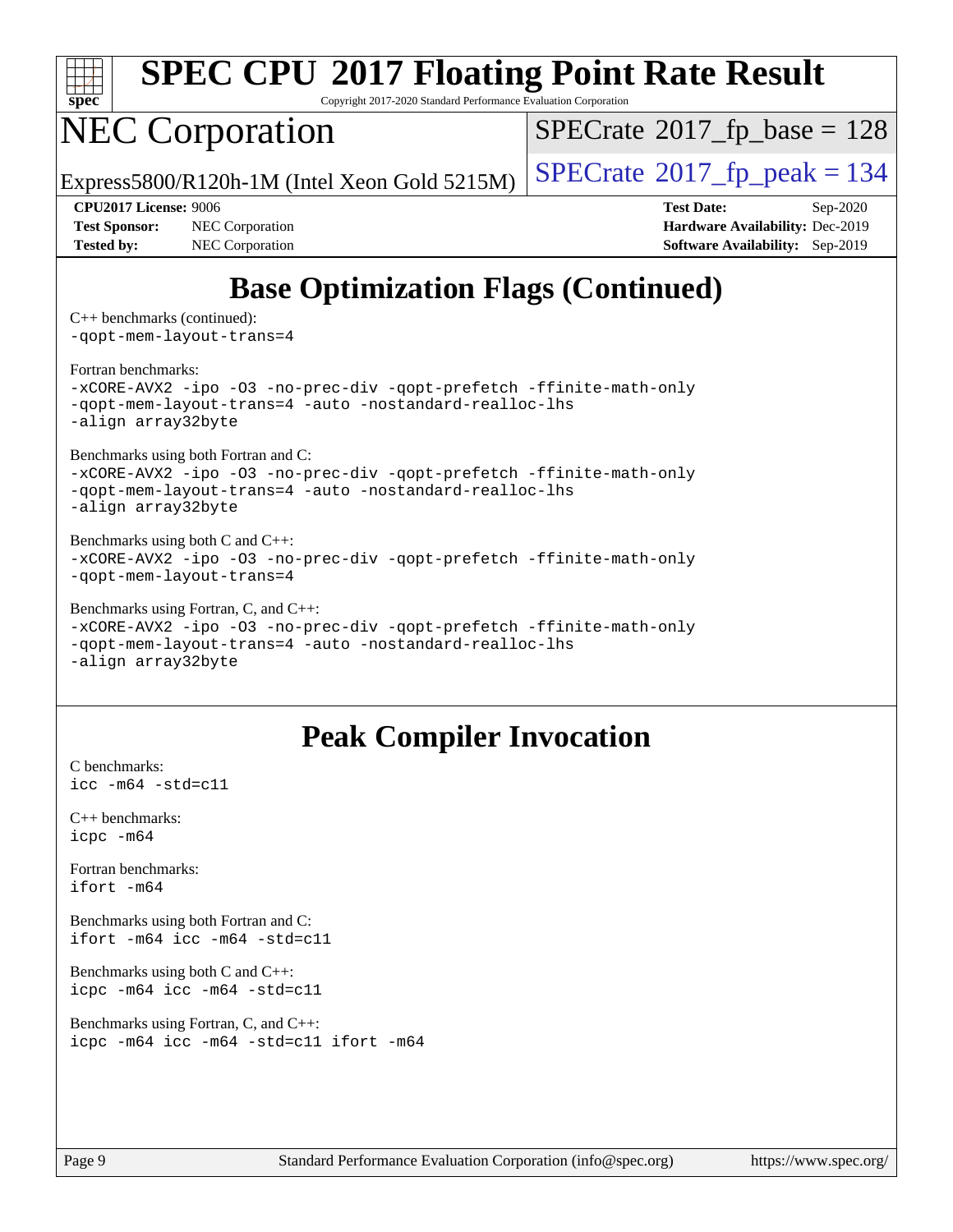

Copyright 2017-2020 Standard Performance Evaluation Corporation

### NEC Corporation

 $SPECrate$ <sup>®</sup>[2017\\_fp\\_base =](http://www.spec.org/auto/cpu2017/Docs/result-fields.html#SPECrate2017fpbase) 128

Express5800/R120h-1M (Intel Xeon Gold 5215M)  $\vert$  [SPECrate](http://www.spec.org/auto/cpu2017/Docs/result-fields.html#SPECrate2017fppeak)®[2017\\_fp\\_peak = 1](http://www.spec.org/auto/cpu2017/Docs/result-fields.html#SPECrate2017fppeak)34

**[Test Sponsor:](http://www.spec.org/auto/cpu2017/Docs/result-fields.html#TestSponsor)** NEC Corporation **[Hardware Availability:](http://www.spec.org/auto/cpu2017/Docs/result-fields.html#HardwareAvailability)** Dec-2019 **[Tested by:](http://www.spec.org/auto/cpu2017/Docs/result-fields.html#Testedby)** NEC Corporation **[Software Availability:](http://www.spec.org/auto/cpu2017/Docs/result-fields.html#SoftwareAvailability)** Sep-2019

**[CPU2017 License:](http://www.spec.org/auto/cpu2017/Docs/result-fields.html#CPU2017License)** 9006 **[Test Date:](http://www.spec.org/auto/cpu2017/Docs/result-fields.html#TestDate)** Sep-2020

### **[Peak Portability Flags](http://www.spec.org/auto/cpu2017/Docs/result-fields.html#PeakPortabilityFlags)**

Same as Base Portability Flags

### **[Peak Optimization Flags](http://www.spec.org/auto/cpu2017/Docs/result-fields.html#PeakOptimizationFlags)**

[C benchmarks](http://www.spec.org/auto/cpu2017/Docs/result-fields.html#Cbenchmarks):

 519.lbm\_r: [-prof-gen](http://www.spec.org/cpu2017/results/res2020q4/cpu2017-20200928-24112.flags.html#user_peakPASS1_CFLAGSPASS1_LDFLAGS519_lbm_r_prof_gen_5aa4926d6013ddb2a31985c654b3eb18169fc0c6952a63635c234f711e6e63dd76e94ad52365559451ec499a2cdb89e4dc58ba4c67ef54ca681ffbe1461d6b36)(pass 1) [-prof-use](http://www.spec.org/cpu2017/results/res2020q4/cpu2017-20200928-24112.flags.html#user_peakPASS2_CFLAGSPASS2_LDFLAGS519_lbm_r_prof_use_1a21ceae95f36a2b53c25747139a6c16ca95bd9def2a207b4f0849963b97e94f5260e30a0c64f4bb623698870e679ca08317ef8150905d41bd88c6f78df73f19)(pass 2) [-ipo](http://www.spec.org/cpu2017/results/res2020q4/cpu2017-20200928-24112.flags.html#user_peakPASS1_COPTIMIZEPASS2_COPTIMIZE519_lbm_r_f-ipo) [-xCORE-AVX2](http://www.spec.org/cpu2017/results/res2020q4/cpu2017-20200928-24112.flags.html#user_peakPASS2_COPTIMIZE519_lbm_r_f-xCORE-AVX2) [-O3](http://www.spec.org/cpu2017/results/res2020q4/cpu2017-20200928-24112.flags.html#user_peakPASS1_COPTIMIZEPASS2_COPTIMIZE519_lbm_r_f-O3) [-no-prec-div](http://www.spec.org/cpu2017/results/res2020q4/cpu2017-20200928-24112.flags.html#user_peakPASS1_COPTIMIZEPASS2_COPTIMIZE519_lbm_r_f-no-prec-div) [-qopt-prefetch](http://www.spec.org/cpu2017/results/res2020q4/cpu2017-20200928-24112.flags.html#user_peakPASS1_COPTIMIZEPASS2_COPTIMIZE519_lbm_r_f-qopt-prefetch) [-ffinite-math-only](http://www.spec.org/cpu2017/results/res2020q4/cpu2017-20200928-24112.flags.html#user_peakPASS1_COPTIMIZEPASS2_COPTIMIZE519_lbm_r_f_finite_math_only_cb91587bd2077682c4b38af759c288ed7c732db004271a9512da14a4f8007909a5f1427ecbf1a0fb78ff2a814402c6114ac565ca162485bbcae155b5e4258871) [-qopt-mem-layout-trans=4](http://www.spec.org/cpu2017/results/res2020q4/cpu2017-20200928-24112.flags.html#user_peakPASS1_COPTIMIZEPASS2_COPTIMIZE519_lbm_r_f-qopt-mem-layout-trans_fa39e755916c150a61361b7846f310bcdf6f04e385ef281cadf3647acec3f0ae266d1a1d22d972a7087a248fd4e6ca390a3634700869573d231a252c784941a8)

538.imagick\_r: basepeak = yes

 544.nab\_r: [-xCORE-AVX2](http://www.spec.org/cpu2017/results/res2020q4/cpu2017-20200928-24112.flags.html#user_peakCOPTIMIZE544_nab_r_f-xCORE-AVX2) [-ipo](http://www.spec.org/cpu2017/results/res2020q4/cpu2017-20200928-24112.flags.html#user_peakCOPTIMIZE544_nab_r_f-ipo) [-O3](http://www.spec.org/cpu2017/results/res2020q4/cpu2017-20200928-24112.flags.html#user_peakCOPTIMIZE544_nab_r_f-O3) [-no-prec-div](http://www.spec.org/cpu2017/results/res2020q4/cpu2017-20200928-24112.flags.html#user_peakCOPTIMIZE544_nab_r_f-no-prec-div) [-qopt-prefetch](http://www.spec.org/cpu2017/results/res2020q4/cpu2017-20200928-24112.flags.html#user_peakCOPTIMIZE544_nab_r_f-qopt-prefetch) [-ffinite-math-only](http://www.spec.org/cpu2017/results/res2020q4/cpu2017-20200928-24112.flags.html#user_peakCOPTIMIZE544_nab_r_f_finite_math_only_cb91587bd2077682c4b38af759c288ed7c732db004271a9512da14a4f8007909a5f1427ecbf1a0fb78ff2a814402c6114ac565ca162485bbcae155b5e4258871) [-qopt-mem-layout-trans=4](http://www.spec.org/cpu2017/results/res2020q4/cpu2017-20200928-24112.flags.html#user_peakCOPTIMIZE544_nab_r_f-qopt-mem-layout-trans_fa39e755916c150a61361b7846f310bcdf6f04e385ef281cadf3647acec3f0ae266d1a1d22d972a7087a248fd4e6ca390a3634700869573d231a252c784941a8)

[C++ benchmarks:](http://www.spec.org/auto/cpu2017/Docs/result-fields.html#CXXbenchmarks)

```
 508.namd_r: -prof-gen(pass 1) -prof-use(pass 2) -ipo -xCORE-AVX2 -O3
-no-prec-div -qopt-prefetch -ffinite-math-only
-qopt-mem-layout-trans=4
```
 510.parest\_r: [-xCORE-AVX2](http://www.spec.org/cpu2017/results/res2020q4/cpu2017-20200928-24112.flags.html#user_peakCXXOPTIMIZE510_parest_r_f-xCORE-AVX2) [-ipo](http://www.spec.org/cpu2017/results/res2020q4/cpu2017-20200928-24112.flags.html#user_peakCXXOPTIMIZE510_parest_r_f-ipo) [-O3](http://www.spec.org/cpu2017/results/res2020q4/cpu2017-20200928-24112.flags.html#user_peakCXXOPTIMIZE510_parest_r_f-O3) [-no-prec-div](http://www.spec.org/cpu2017/results/res2020q4/cpu2017-20200928-24112.flags.html#user_peakCXXOPTIMIZE510_parest_r_f-no-prec-div) [-qopt-prefetch](http://www.spec.org/cpu2017/results/res2020q4/cpu2017-20200928-24112.flags.html#user_peakCXXOPTIMIZE510_parest_r_f-qopt-prefetch) [-ffinite-math-only](http://www.spec.org/cpu2017/results/res2020q4/cpu2017-20200928-24112.flags.html#user_peakCXXOPTIMIZE510_parest_r_f_finite_math_only_cb91587bd2077682c4b38af759c288ed7c732db004271a9512da14a4f8007909a5f1427ecbf1a0fb78ff2a814402c6114ac565ca162485bbcae155b5e4258871) [-qopt-mem-layout-trans=4](http://www.spec.org/cpu2017/results/res2020q4/cpu2017-20200928-24112.flags.html#user_peakCXXOPTIMIZE510_parest_r_f-qopt-mem-layout-trans_fa39e755916c150a61361b7846f310bcdf6f04e385ef281cadf3647acec3f0ae266d1a1d22d972a7087a248fd4e6ca390a3634700869573d231a252c784941a8)

[Fortran benchmarks](http://www.spec.org/auto/cpu2017/Docs/result-fields.html#Fortranbenchmarks):

```
 503.bwaves_r: -xCORE-AVX2 -ipo -O3 -no-prec-div -qopt-prefetch
-ffinite-math-only -qopt-mem-layout-trans=4 -auto
-nostandard-realloc-lhs -align array32byte
```
549.fotonik3d\_r: Same as 503.bwaves\_r

```
 554.roms_r: -prof-gen(pass 1) -prof-use(pass 2) -ipo -xCORE-AVX2 -O3
-no-prec-div -qopt-prefetch -ffinite-math-only
-qopt-mem-layout-trans=4 -auto -nostandard-realloc-lhs
-align array32byte
```
[Benchmarks using both Fortran and C](http://www.spec.org/auto/cpu2017/Docs/result-fields.html#BenchmarksusingbothFortranandC):

521.wrf\_r: basepeak = yes

```
 527.cam4_r: -prof-gen(pass 1) -prof-use(pass 2) -ipo -xCORE-AVX2 -O3
-no-prec-div -qopt-prefetch -ffinite-math-only
-qopt-mem-layout-trans=4 -auto -nostandard-realloc-lhs
```
**(Continued on next page)**